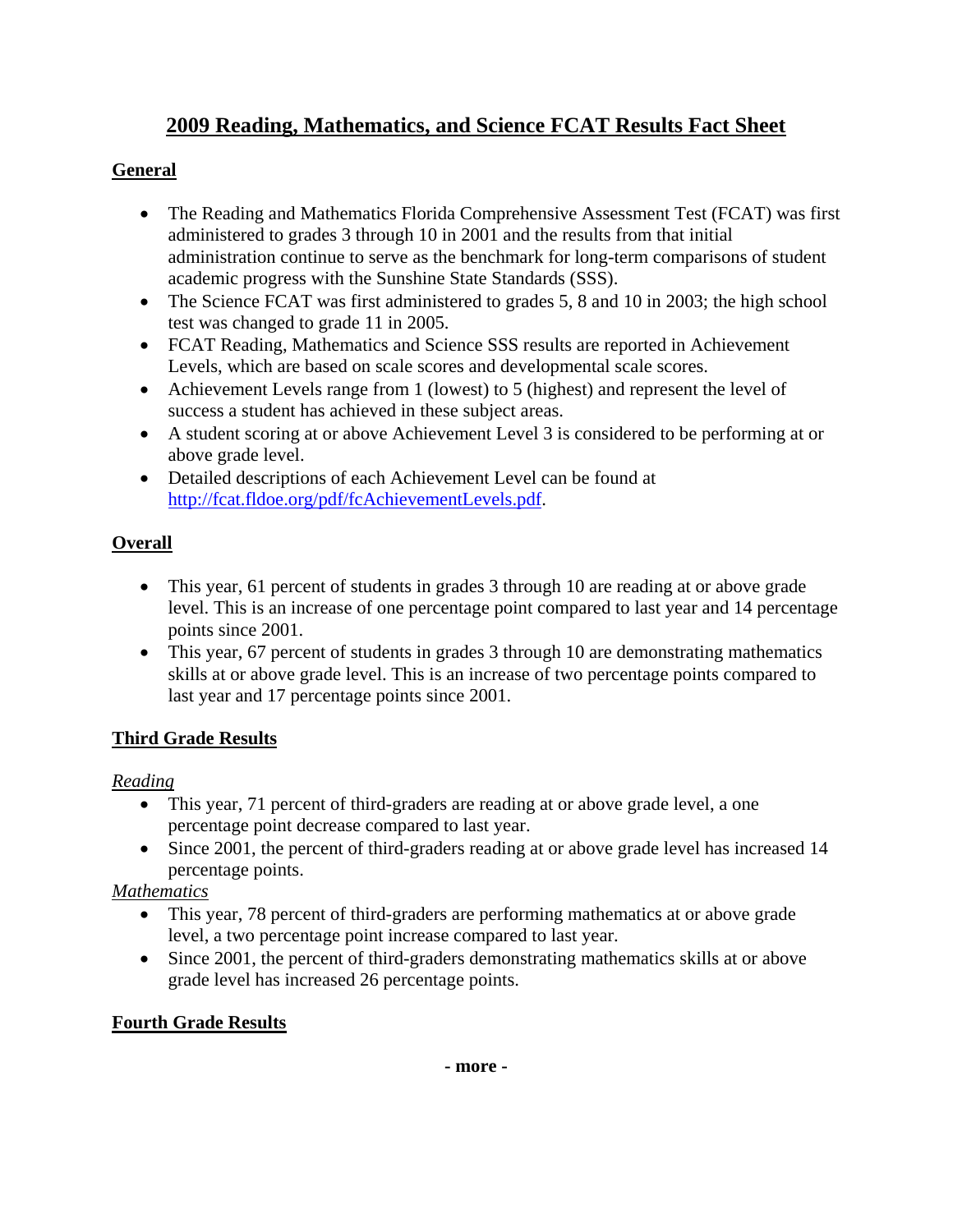### **FCAT Reading, Mathematics and Science FCAT Results Fact Sheet Page 2 of 5**

## *Reading*

- This year, 74 percent of fourth-graders are reading at or above grade level, a four percentage point increase compared to last year.
- Since 2001, the percent of fourth-graders reading at or above grade level has increased 21 percentage points.

## *Mathematics*

- This year, 75 percent of fourth-graders are performing mathematics at or above grade level, a four percentage point increase compared to last year.
- Since 2001, the percent of fourth-graders demonstrating mathematics skills at or above grade level has increased 30 percentage points.

## **Fifth Grade Results**

## *Reading*

- This year, 71 percent of fifth-graders are reading at or above grade level, a four percentage point increase compared to last year.
- Since 2001, the percent of fifth-graders reading at or above grade level has increased 19 percentage points.

## *Mathematics*

- This year, 62 percent of fifth-graders are performing mathematics at or above grade level, a one percentage point increase compared to last year.
- Since 2001, the percent of fifth-graders demonstrating mathematics skills at or above grade level has increased 14 percentage points.

### *Science*

- This year, 46 percent of fifth-graders are achieving in science at or above grade level, a three percentage point increase compared to last year.
- Since 2003, the percent of fifth-graders achieving in science at or above grade level has increased 18 percentage points.

## **Sixth Grade Results**

## *Reading*

- This year, 66 percent of sixth-graders are reading at or above grade level, a three percentage point increase compared to last year.
- Since 2001, the percent of sixth-graders reading at or above grade level has increased 14 percentage points.

## *Mathematics*

- This year, 55 percent of sixth-graders are performing mathematics at or above grade level, a two percentage point increase compared to last year.
- Since 2001, the percent of sixth-graders demonstrating mathematics skills at or above grade level has increased 15 percentage points.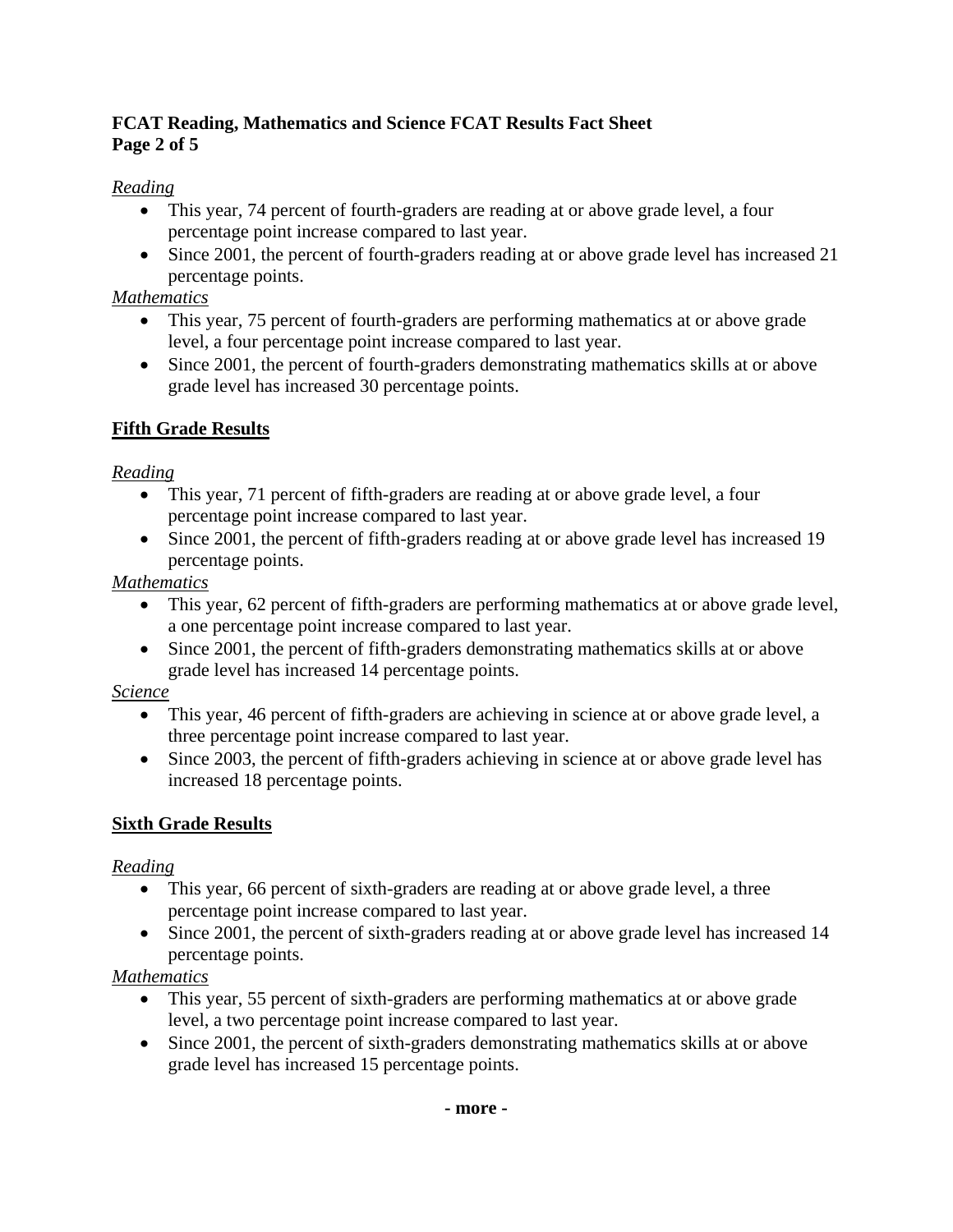### **FCAT Reading, Mathematics and Science FCAT Results Fact Sheet Page 3 of 5**

## **Seventh Grade Results**

### *Reading*

- This year, 67 percent of seventh-graders are reading at or above grade level, a two percentage point increase compared to last year.
- Since 2001, the percent of seventh-graders reading at or above grade level has increased 20 percentage points.

#### *Mathematics*

- This year, 60 percent of seventh-graders are performing mathematics at or above grade level, a one percentage point decrease compared to last year.
- Since 2001, the percent of seventh-graders demonstrating mathematics skills at or above grade level has increased 15 percentage points.

### **Eighth Grade Results**

### *Reading*

- This year, 54 percent of eighth-graders are reading at or above grade level, a one percentage point increase compared to last year.
- Since 2001, the percent of eighth-graders reading at or above grade level has increased 11 percentage points.

## *Mathematics*

- This year, 66 percent of eighth-graders are performing mathematics at or above grade level, a one percentage point decrease compared to last year.
- Since 2001, the percent of eighth-graders demonstrating mathematics skills at or above grade level has increased 11 percentage points.

## *Science*

- This year, 41 percent of eighth-graders are achieving in science at or above grade level, a one percentage point increase compared to last year.
- Since 2003, the percent of eighth-graders achieving in science at or above grade level has increased 13 percentage points.

## **Ninth Grade Results**

## *Reading*

- This year, 47 percent of ninth-graders are reading at or above grade level, a one percentage point increase compared to last year.
- Since 2001, the percent of ninth-graders reading at or above grade level has increased 19 percentage points.

## *Mathematics*

• This year, 68 percent of ninth-graders are performing mathematics at or above grade level, a three percentage point increase compared to last year.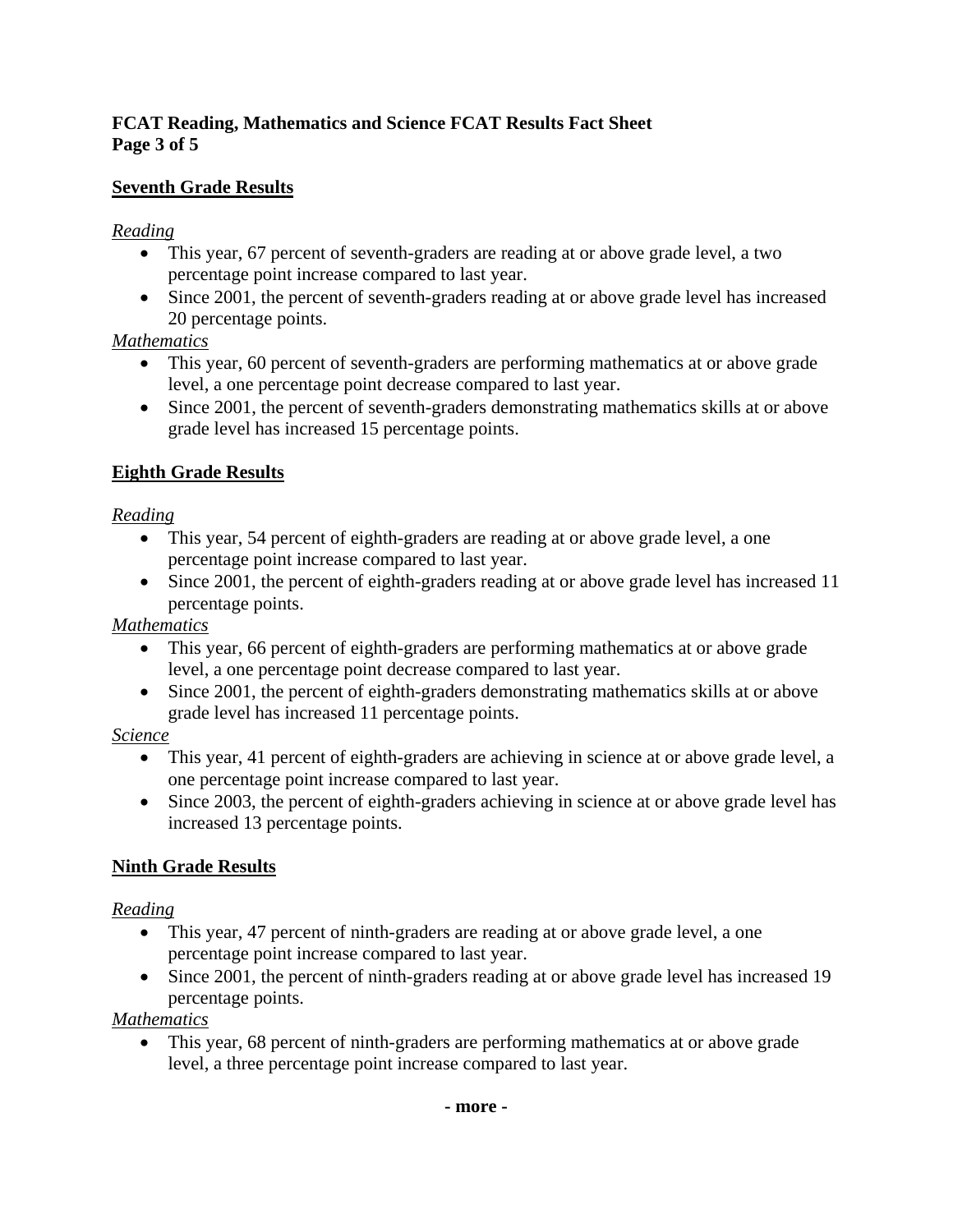#### **FCAT Reading, Mathematics and Science FCAT Results Fact Sheet Page 4 of 5**

• Since 2001, the percent of ninth-graders demonstrating mathematics skills at or above grade level has increased 22 percentage points.

## **Tenth Grade Results**

#### *Reading*

- This year, 37 percent of tenth-graders are reading at or above grade level, a one percentage point decrease compared to last year.
- The percent of tenth-graders reading at or above grade level remains the same as in 2001. *Mathematics*
	- This year, 69 percent of tenth-graders are performing mathematics at or above grade level, the same as last year.
	- Since 2001, the percent of tenth-graders demonstrating mathematics skills at or above grade level has increased 10 percentage points.

### **Eleventh Grade Results**

#### *Science*

- This year, 37 percent of eleventh-graders are achieving in science at or above grade level, a one percentage point decrease compared to last year.
- Since 2005, the percent of eleventh-graders achieving in science at or above grade level has increased four percentage points.

### **Closing the Achievement Gap**

#### *Hispanic Reading and Mathematics Achievement*

- The percent of Hispanic elementary students reading at or above grade level increased three percentage points this year compared to a two percentage point increase for White students.
	- o This represents a one percentage point narrowing of the achievement gap between Hispanic and White elementary students in reading.
- The percent of Hispanic middle school students performing at or above grade level in mathematics increased two percentage points this year compared to a zero percentage point increase for White students.
	- o This represents a two percentage point narrowing of the achievement gap between Hispanic and White middle school students in mathematics.
- The percent of Hispanic high school students performing at or above grade level in mathematics increased two percentage points this year compared to a one percentage point increase for White students.